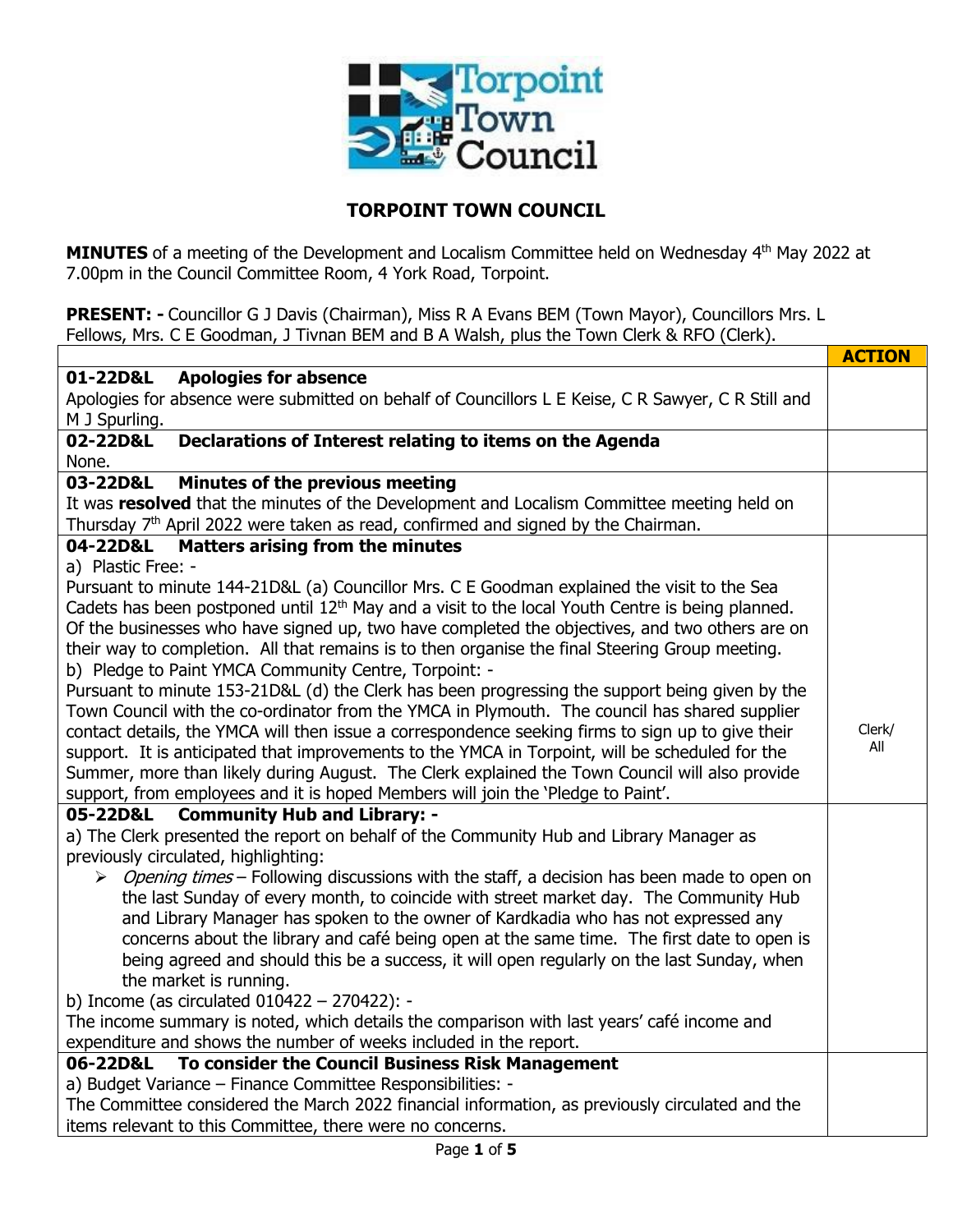

| 07-22D&L                        | <b>Items Referred to this Committee</b>                                                                                                                  |  |
|---------------------------------|----------------------------------------------------------------------------------------------------------------------------------------------------------|--|
| None.                           |                                                                                                                                                          |  |
| 08-22D&L                        | <b>Policies referred to this Committee</b>                                                                                                               |  |
| a) None.                        |                                                                                                                                                          |  |
| 09-22D&L                        | Devolution of the four Play Parks and tennis courts                                                                                                      |  |
|                                 | a) Report on the devolved sites from the Clerk: -                                                                                                        |  |
|                                 |                                                                                                                                                          |  |
| <b>FACILITY</b>                 | <b>CURRENT STATUS/ACTIVITY</b>                                                                                                                           |  |
| <b>BOROUGH</b>                  | i. Programme of works undertaken inspected 26/04/22 with Sports and Play                                                                                 |  |
| <b>PLAY PARK</b>                | Consulting. All improvement works can now be re-opened to the public.                                                                                    |  |
|                                 | ii. Anti-social behaviour - on the heras fencing which was there as part of the                                                                          |  |
|                                 | improvements.                                                                                                                                            |  |
| <b>CAMBRIDGE</b>                | i. Wayne Bowden now instructed to undertake partial removal of wall to install a                                                                         |  |
| <b>FIELD</b>                    | gate and ramp, to enable a second access (disabled). Works commenced, gate                                                                               |  |
|                                 | delivered, contractor expected to install within the next five working days.                                                                             |  |
|                                 | ii. Programme of works undertaken inspected 26/04/22 with Sports and Play                                                                                |  |
|                                 | Consulting. All improvement works can now be re-opened to the public.                                                                                    |  |
|                                 | iii. Anti-social behaviour overnight on Friday/Saturday 22/23 April reported to the                                                                      |  |
|                                 | Police. Heras fencing damaged and port-a-loo upturned. ACTION Consider                                                                                   |  |
|                                 | CCTV?                                                                                                                                                    |  |
|                                 |                                                                                                                                                          |  |
| <b>CHESTNUT</b>                 | i. Operations Team to measure and price the rail fencing.                                                                                                |  |
| <b>CLOSE</b>                    |                                                                                                                                                          |  |
| <b>PLAY PARK</b>                |                                                                                                                                                          |  |
| <b>THANCKES</b>                 | i. Programme of works undertaken inspected 26/04/22 with Sports and Play                                                                                 |  |
| <b>PARK PLAY</b><br><b>PARK</b> | Consulting. All improvement works can now be re-opened to the public.<br>ii. Anti-social behaviour - on the heras fencing which was there as part of the |  |
|                                 | improvements.                                                                                                                                            |  |
|                                 | iii. Replacement swings ordered.                                                                                                                         |  |
| <b>TENNIS</b>                   | i. Purchase order for replacement steps placed with contractor.                                                                                          |  |
| <b>COURTS</b>                   | ii. LTA - Clerk and Operations Manager are meeting with LTA on 27/04/22 to                                                                               |  |
|                                 | instruct CIA to undertake the LITE gate installation/improvements. Slightly more                                                                         |  |
|                                 | complicated than previously anticipated.                                                                                                                 |  |
|                                 | iii. Tennis Hut ACTION                                                                                                                                   |  |
| <b>OTHER</b>                    | i. Mowing is continuing across all parks.                                                                                                                |  |
| <b>ACTIVITIES</b>               |                                                                                                                                                          |  |
|                                 |                                                                                                                                                          |  |
|                                 |                                                                                                                                                          |  |
|                                 |                                                                                                                                                          |  |
|                                 | The Clerk explained all the parks' works have been completed, inspected and re-opened to the                                                             |  |
|                                 | public. Unfortunately there has been some anti-social behaviour in Cambridge Field and Thanckes                                                          |  |

public. Unfortunately there has been some anti-social behaviour in Cambridge Field and Thanckes Park, during the works and the trampoline at Thanckes Park Play Park has had to be closed off due to damage. The second entrance at Cambridge Field is complete, which means that works to the tennis court steps, being undertaken by the same contractor, will soon start. A quotation to repair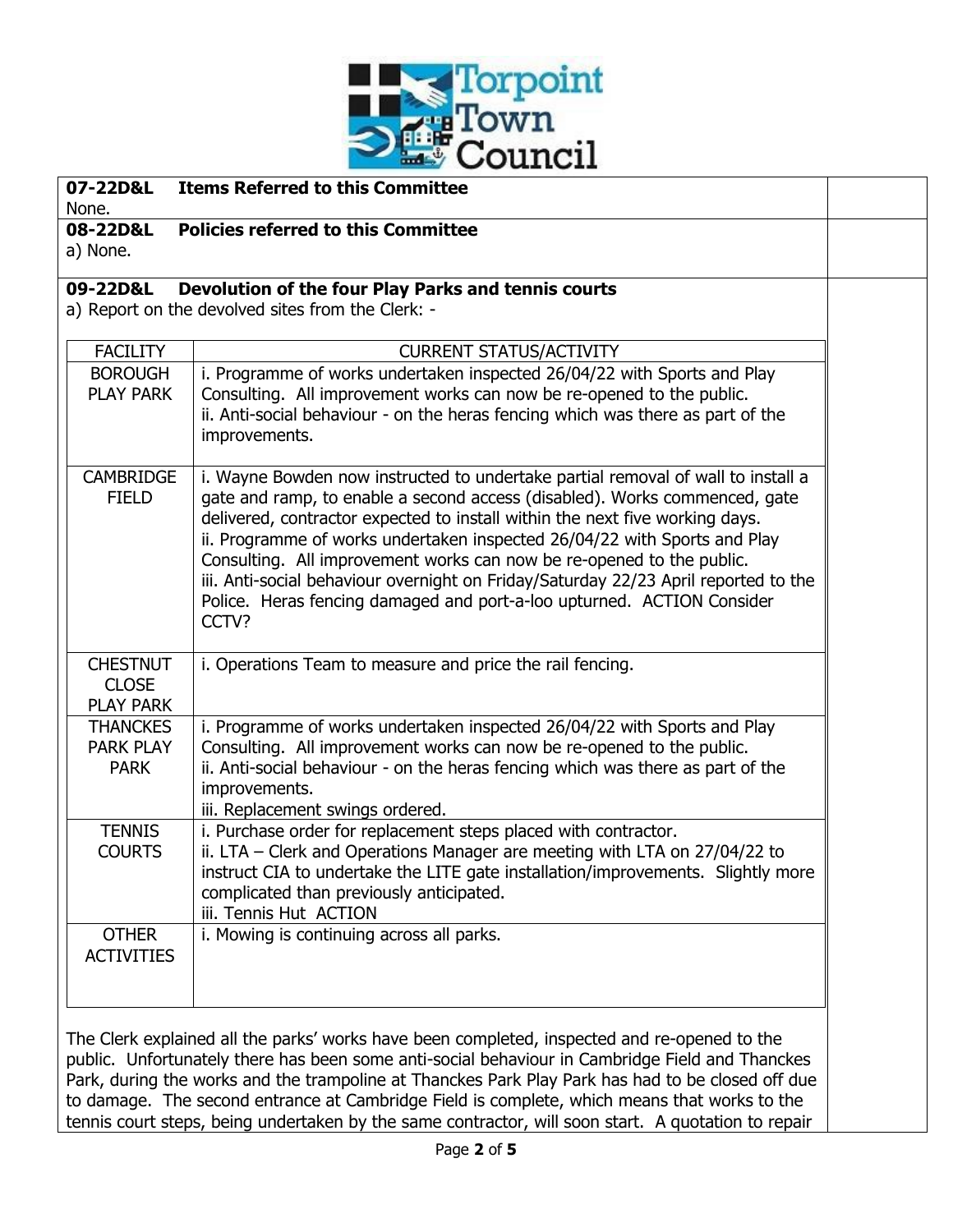

| <b>EXAMPLE OF STRAIGHT</b>                                                                                                                                                                                                                                                                                                                                                                                                                                                                                                                                                                                                                                                                                                  |       |
|-----------------------------------------------------------------------------------------------------------------------------------------------------------------------------------------------------------------------------------------------------------------------------------------------------------------------------------------------------------------------------------------------------------------------------------------------------------------------------------------------------------------------------------------------------------------------------------------------------------------------------------------------------------------------------------------------------------------------------|-------|
| the wall at Cambridge Field is being sought. Following the rise in anti-social behaviour, the Clerk is<br>seeking quotations to install CCTV at Cambridge Field, plus an additional camera for Bénodet Park,<br>where the memorial bird bath has been sited.                                                                                                                                                                                                                                                                                                                                                                                                                                                                | Clerk |
| The Clerk again highlighted the continued complications with arranging the installation of the LITE<br>gate at the tennis courts. A meeting is being planned with the Chairman (Councillor G J Davis),<br>the Operations Manager and a local trader to progress the project to make improvements to the<br>tennis court hut. The Clerk concluded the report with the news that unfortunately Cornwall Council<br>is charging business rates for the tennis courts and tennis hut (which unfortunately the council was<br>not aware of) and these have been backdated to the original hand over date in January 2021. The<br>Clerk is endeavouring to seek a discount on the business rates, as the courts were closed for a |       |
| significant period of time, in the last financial year.                                                                                                                                                                                                                                                                                                                                                                                                                                                                                                                                                                                                                                                                     | Clerk |
| 10-22D&L Planning Applications                                                                                                                                                                                                                                                                                                                                                                                                                                                                                                                                                                                                                                                                                              |       |
| a) PA22/02277 - Change of use of store to dwelling - 33 North Road, Torpoint PL11 2DH (deferred<br>from Asset Management and Operations Committee meeting 28/04/22).<br>Members reviewed the development in relation to the surrounding/existing properties and it is<br>resolved, there are no objections and the only observation is that the proposed development<br>includes a small self-contained amenity/outdoor space and bin store.                                                                                                                                                                                                                                                                                |       |
| 11-22D&L<br><b>Localism</b>                                                                                                                                                                                                                                                                                                                                                                                                                                                                                                                                                                                                                                                                                                 |       |
| a) Town Team Project Board (TTPB): -<br>Pursuant to minute 151-21D&L (a) the Chairman (Councillor G J Davis) explained there is nothing<br>further to report from the Town Team Project Board.<br>b) Vision and other Projects.                                                                                                                                                                                                                                                                                                                                                                                                                                                                                             |       |
| Swimming Pool Feasibility Study to be located in Torpoint, Cornwall: -<br>i) -<br>Pursuant to minute 151-21D&L (b. i.) Councillor J Tivnan BEM explained the Swimming Pool Next<br>Steps Working Party is meeting next Wednesday 11 <sup>th</sup> May 2022 at 5.00pm.                                                                                                                                                                                                                                                                                                                                                                                                                                                       |       |
| ii) Torpoint Environmental Action (TEA) initiative: -<br>Pursuant to minute 151-21D&L (b. ii) Councillor Mrs. C E Goodman provide the following update on<br>the TEA initiative: -                                                                                                                                                                                                                                                                                                                                                                                                                                                                                                                                          |       |
| $\triangleright$ Feedback given in relation to the Earth Day and the bicycle repairs. Torpoint & Rame<br>Peninsula Lions sponsored 10 places and repairs were undertaken by Cycle Action,<br>Torpoint. It is hoped a similar activity will be held again in the future.                                                                                                                                                                                                                                                                                                                                                                                                                                                     |       |
| $\triangleright$ Feedback from the Clean Cornwall virtual meeting – the response relating to bin strategy<br>has not been received yet and therefore there was no update provided. Discarded fishing<br>nets can be reported on Report Ghost Gear and the fishing nets are recycled to make litter<br>picking equipment and sunglasses. The next Clean Cornwall meeting is scheduled for 1 <sup>st</sup><br>June 2022.                                                                                                                                                                                                                                                                                                      |       |
| The group has been in contact with the Plympton based litter picking group, Clean Our<br>➤<br>Patch, with a view on working together and would like to provide some cards, to advertise<br>the work of the group. The cards could be distributed at the Torpoint Markets and the<br>Library and Community Hub.                                                                                                                                                                                                                                                                                                                                                                                                              |       |
| $\triangleright$ Feedback from the litter picking group is that the litter has been found to be particularly<br>bad at the Trevol Business Park.                                                                                                                                                                                                                                                                                                                                                                                                                                                                                                                                                                            |       |
| Future dates: - Friday 4 <sup>th</sup> June 2022 Litter pick by TEA group following the Jubilee Event,<br>➤<br>Friday 10 <sup>th</sup> June 2022 World Oceans Day and Friday 29 <sup>th</sup> July 2022, cycle event at Bénodet                                                                                                                                                                                                                                                                                                                                                                                                                                                                                             |       |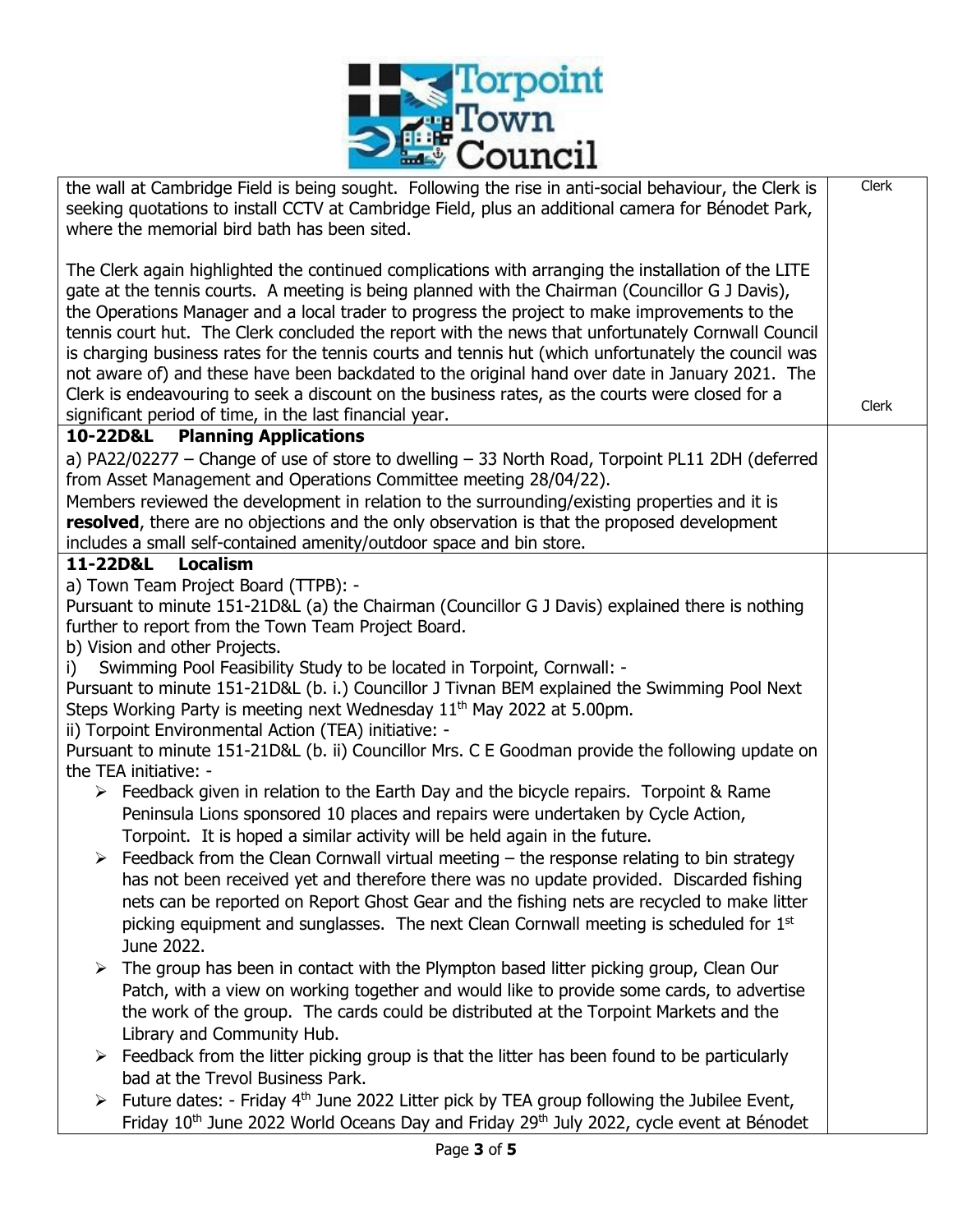

Park.

- $\triangleright$  The group has been active and in production for five months, Terms of Reference will now need to be drawn up.
- $\triangleright$  The group would now wish to move forward with the Torpoint Repair Café initiative.
- $\triangleright$  There is no update from the Climate Change group.

The Chairman (Councillor G J Davis) thanked Councillor Goodman for the detailed update on the group.

c) Neighbourhood Development Plan: -

The Chairman (Councillor G J Davis) explained meetings are currently taking place with the planning consultant about progressing the Neighbourhood Development Plan.

**12-22D&L Accounts for payment: -**

| <b>Contact Name</b>                                 | <b>Invoice Number</b>  | <b>Total</b> | <b>Tax Total</b>    | <b>Net</b> | <b>Description</b>                                                                     |
|-----------------------------------------------------|------------------------|--------------|---------------------|------------|----------------------------------------------------------------------------------------|
| Kathy's Fruit & Veg                                 | Invoice 67             | 38.05        | 0.00                | 38.05      | Café supplies                                                                          |
| Sutcliffe Play                                      | Invoice 6472           | 11,700.00    | 1,950.0<br>$\Omega$ | 9,750.00   | Borough Park<br>Improvements *2.5%<br>retention for 12 months                          |
| Sutcliffe Play                                      | Invoice 6471           | 11,568.96    | 1,928.1<br>6        | 9,640.80   | Thanckes Park Play Park<br>Improvements *2.5%<br>retention for 12 months               |
| Sutcliffe Play                                      | Invoice 6470           | 76,921.64    | 12,820.<br>27       | 64,101.37  | Cambridge Field Phase<br>One Improvements<br>*2.5% retention for 12<br>months          |
| Cornwall Council -<br>Garage                        | Invoice<br>34190700166 | 61.32        | 10.22               | 51.10      | Garage Rental 02.05.22 -<br>29.05.22                                                   |
| FOY-AIR<br>Enterprises Ltd T/A<br>LittleMops        | Invoice 1663           | 28.07        | 4.68                | 23.39      | Cleaning supplies<br>Chambers                                                          |
| FOY-AIR<br>Enterprises Ltd T/A<br>LittleMops        | Invoice 1662           | 60.00        | 10.00               | 50.00      | Cleaning supplies Public<br>Con                                                        |
| <b>FOY-AIR</b><br>Enterprises Ltd T/A<br>LittleMops | Invoice 1661           | 125.32       | 20.89               | 104.43     | Cleaning supplies Library                                                              |
| RD Johns Ltd                                        | Invoice<br>805040      | 60.50        | 0.84                | 59.66      | Café supplies                                                                          |
| Wayne Bowden                                        | Invoice 29-04-<br>22   | 980.00       | 0.00                | 980.00     | Works to removal wall<br>and install gate at<br>Cambridge Field                        |
| <b>Bodmin Nursery</b>                               | Invoice -0394          | 37.54        | 6.26                | 31.28      | Balance outstanding for<br>plants                                                      |
| <b>SMP Pipe Systems</b><br>Ltd.                     | Invoice 3702           | 60.00        | 10.00               | 50.00      | Investigate failed<br>pressure at Council<br>Chambers and investigate<br>beacon burner |